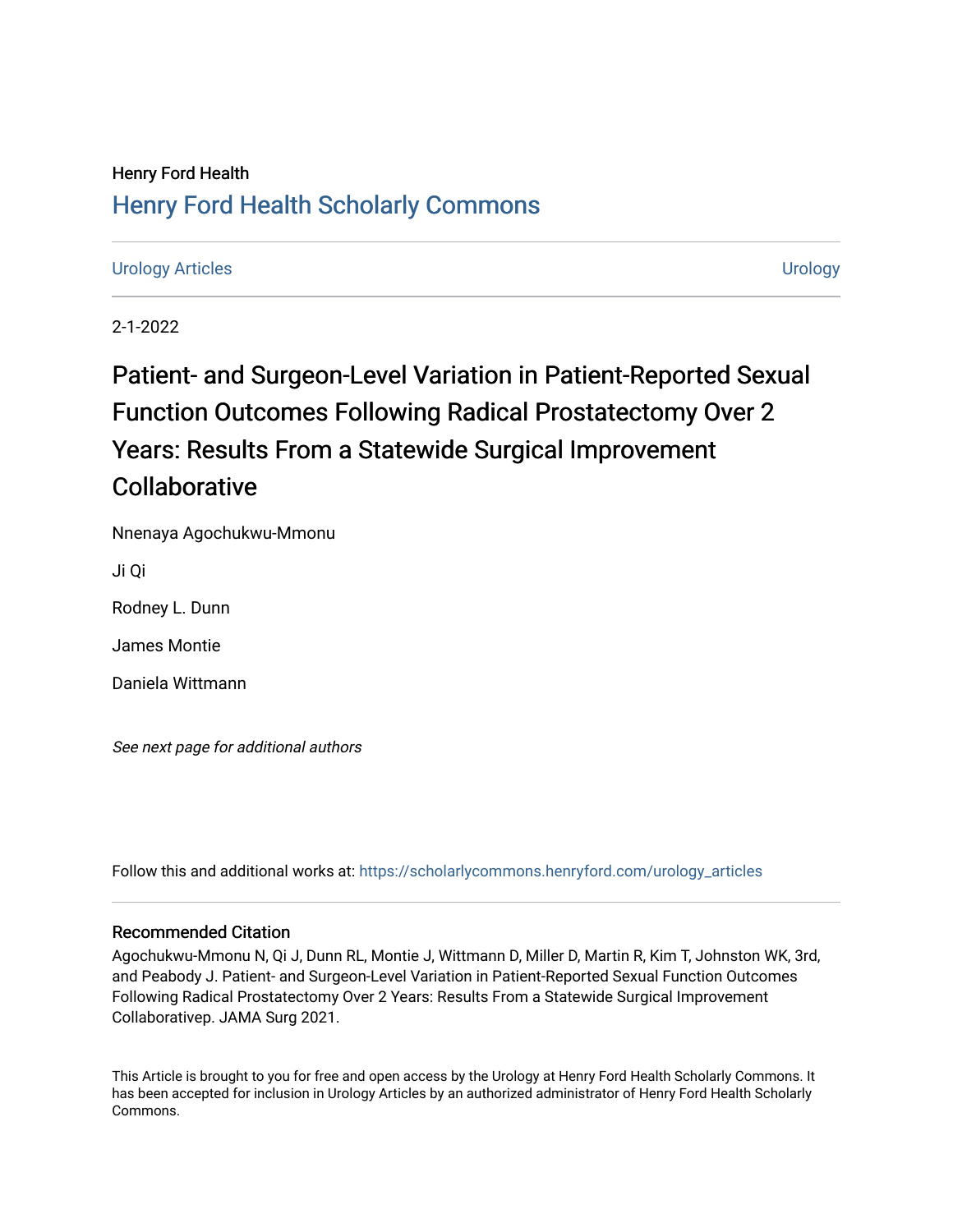## Authors

Nnenaya Agochukwu-Mmonu, Ji Qi, Rodney L. Dunn, James Montie, Daniela Wittmann, David Miller, Rabia Martin, Tae Kim, William K. Johnston, and James O. Peabody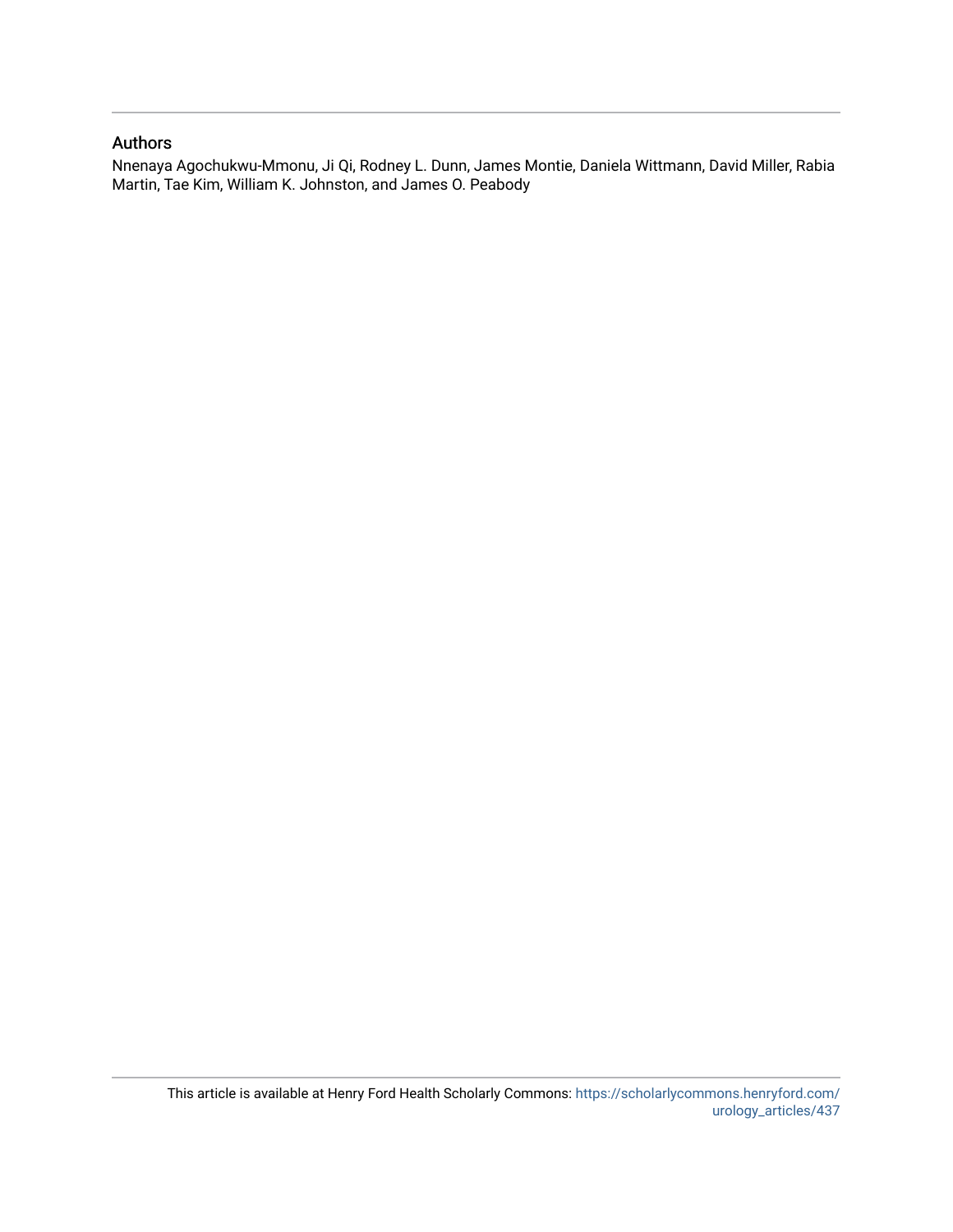### **JAMA Surgery | Original Investigation**

# Patient- and Surgeon-Level Variation in Patient-Reported Sexual Function Outcomes Following Radical Prostatectomy Over 2 Years Results From a Statewide Surgical Improvement Collaborative

Nnenaya Agochukwu-Mmonu, MD, MS; Ji Qi, MS; Rodney L. Dunn, MS; James Montie, MD; Daniela Wittmann, PhD, MSW; David Miller, MD, MPH; Rabia Martin, BS; Tae Kim, MHSA; William K. Johnston III, MD; James Peabody, MD

**IMPORTANCE** Of patient-reported outcomes for individuals undergoing radical prostatectomy, sexual function outcomes are among the most reported and the most detrimental to quality of life. Understanding variations at the patient and surgeon level may inform collaborative quality improvement.

**OBJECTIVE** To describe patient- and surgeon-level sexual function outcomes for patients undergoing radical prostatectomy in the Michigan Urological Surgery Improvement Collaborative (MUSIC) and to examine the correlation between surgeon case volume and sexual function outcomes.

**DESIGN, SETTING, AND PARTICIPANTS** This is a prospective cohort study using the MUSIC registry and patient-reported sexual function outcome data. Patient- and surgeon-level variation in sexual function outcomes were examined among patients undergoing radical prostatectomy from May 2014 to August 2019. Sexual function outcome data were collected using validated questionnaires, which were completed before surgery and at 3, 6, 12, and 24 months' follow-up following surgery. All participants were male. Race and ethnicity data were self-reported and were included to examine potential variation in outcomes by race and/or ethnicity. Data were analyzed from January 2021 to March 2021.

**MAIN OUTCOMES AND MEASURES** There were 4 outcomes in this study, including the 26-item Expanded Prostate Cancer Index Composite (EPIC-26) sexual function scores at 3, 6, 12, and 24 months' follow-up; patient-level sexual function recovery at 12- and 24-month follow-up; surgeon-level variation in sexual function outcomes at 12- and 24-month follow-up; and correlation between surgeon case volume and sexual function outcomes.

**RESULTS** A total of 1426 male patients met inclusion criteria for this study. The median (IQR) age was 64 (58-68) years. A total of 115 participants (8%) were Black, 1197 (84%) were White, 25 (2%) were of another race or ethnicity (consolidated owing to low numbers), and 89 (6%) were of unknown race or ethnicity. Among patients undergoing bilateral nerve-sparing radical prostatectomy, mean (SD) EPIC-26 sexual function scores at 12- and 24-month follow-up (12 months, 39 [28]; 24 months, 63 [29]) did not return to baseline levels. There was wide variation in EPIC-26 sexual function scores at both 12-month follow-up (range, 23-69; P < .001) and 24-month follow-up (range, 27-64; P < .001). Similar variations were found in EPIC-26 sexual function scores and recovery of sexual function by surgeon. Recovery rates ranged from 0% to 40% of patients at 12-month follow-up (18 surgeons; P < .001) and 3% to 44% of patients at 24-month follow-up (12 surgeons; P < .001). Surgeon case volume and sexual function outcomes were not significantly correlated. On multivariable analysis, the following variables were associated with better recovery at 24-month follow-up: younger age (P < .001), lower baseline EPIC-26 sexual function score (P < .001), lower Gleason score  $(P = .05)$ , and nonobesity  $(P = .03)$ .

**CONCLUSIONS AND RELEVANCE** In this study, there was significant patient- and surgeon-level variation in sexual function recovery over 2 years following radical prostatectomy. Variation in surgeon-level sexual function outcomes presents an opportunity and model for surgical collaborative quality improvement.

JAMA Surg. 2022;157(2):136-144. doi[:10.1001/jamasurg.2021.6215](https://jamanetwork.com/journals/jama/fullarticle/10.1001/jamasurg.2021.6215?utm_campaign=articlePDF%26utm_medium=articlePDFlink%26utm_source=articlePDF%26utm_content=jamasurg.2021.6215) Published online December 1, 2021. Corrected on January 5, 2022. Invited Commentary [page 144](https://jamanetwork.com/journals/jama/fullarticle/10.1001/jamasurg.2021.6257?utm_campaign=articlePDF%26utm_medium=articlePDFlink%26utm_source=articlePDF%26utm_content=jamasurg.2021.6215) **Examplemental content** 

**Author Affiliations:** Department of Urology, New York University, New York (Agochukwu-Mmonu); Department of Population Health, New York University, New York (Agochukwu-Mmonu); Department of Urology, University of Michigan, Ann Arbor (Qi, Dunn, Montie, Wittmann, Miller, Martin); Dow Division of Health Services Research, University of Michigan, Ann Arbor (Qi, Dunn, Montie, Wittmann, Miller, Martin); Department of Orthopedic Surgery, University of Michigan, Ann Arbor (Kim); Department of Urology, Beaumont School of Medicine, Oakland University, Auburn Hills, Michigan (Johnston); Department of Urology, Henry Ford Health System, Detroit, Michigan (Peabody).

**Corresponding Author:** Nnenaya Agochukwu-Mmonu, MD, MS, Department of Urology, New York University, 221 E 41st St, New York, NY 10017 [\(nnenaya.mmonu@](mailto:nnenaya.mmonu@nyulangone.org) [nyulangone.org\)](mailto:nnenaya.mmonu@nyulangone.org).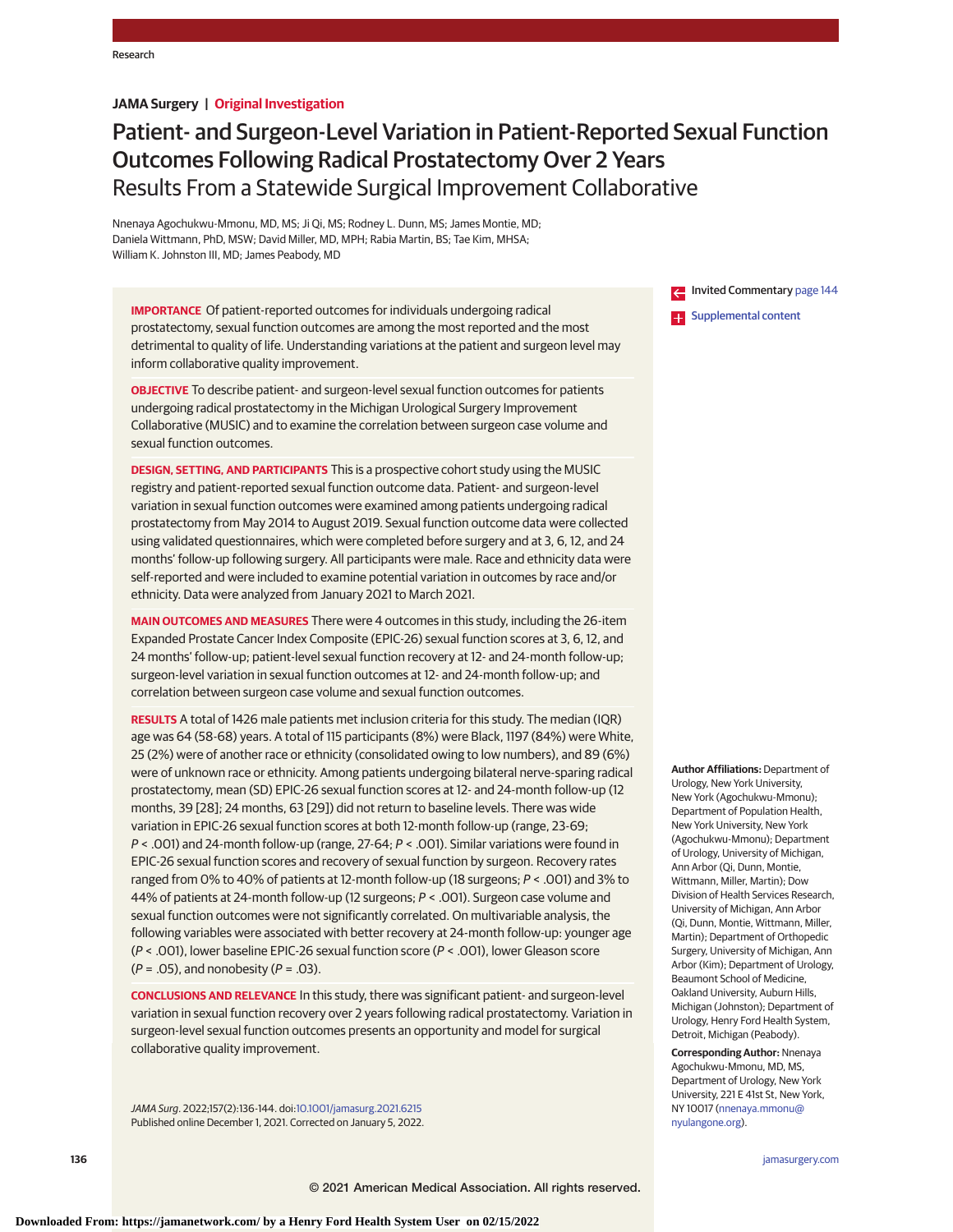adical prostatectomy (RP) is the most frequently selected treatment choice for localized prostate cancer, $1,2$ yet has the potential to negatively affect sexual function, a key patient-reported outcome and integral component of health-related quality of life.<sup>3</sup> Population-based studies estimate that 78% to 87% of patients have erectile dysfunction following RP, an outcome associated with patient distress, dissatisfaction, and decision regret.<sup>4-6</sup> Patient-reported sexual function outcomes are indispensable in the provision of highquality care.7

Michigan Urological Surgery Improvement Collaborative (MUSIC) Patient Reported Outcomes (PRO) assesses patient recovery following RP. Despite the fact that sexual function outcomes are an important measure of high-quality and highvalue care, little has been done to improve these outcomes at the surgeon level. To date, to our knowledge, there are no data on the association of surgeon characteristics with sexual function outcomes among patients undergoing RP. However, data on sexual function have facilitated patient counseling and shared decision-making,<sup>8</sup> and there remains an opportunity to examine methods to potentially improve these outcomes. Outcome variation at the surgeon level potentially introduces a modifiable process in the structure, process, and outcome framework of health care quality.<sup>9</sup> In this framework, structural measures impact process measures, which in turn affect outcomes. For example, it is plausible that in a cohort of patients with favorable characteristics, 2 surgeons may have varied sexual function outcomes attributable to surgeon technique and skill level. If this is recognized and examined, collaborative quality improvement may lead to improved sexual function outcomes and subsequently improved patient satisfaction and less decision regret.

Herein, we describe sexual function recovery over 2 years and examine patient- and surgeon-level variation in sexual function recovery using data from MUSIC, a physician-led quality improvement collaborative established in 2011 in partnership with Blue Cross Blue Shield of Michigan.<sup>10</sup> Our aim is to provide insight into factors associated with patient-level sexual function recovery with the potential for quality improvement to optimize sexual function outcomes after RP.

#### Methods

MUSIC comprises 46 diverse community and academic urology practices representing approximately 90% of the urologists in the state of Michigan. A key priority of MUSIC is to improve patient-reported outcomes after RP through collaborative quality improvement. This objective led to the development of MUSIC-PRO, a statewide web-based system established in 2014 for measuring and improving outcomes and health-related quality of life; data are collected at baseline (before RP) and 3, 6, 12, and 24 months' follow-up following RP.<sup>11</sup> Prior reports have described MUSIC's data acquisition and quality control activities.<sup>12,13</sup> Each MUSIC practice obtained an exemption or approval for collaborative participation from a local institutional review board, and informed consent was waived as participation is voluntary. The cohort in this study

#### **Key Points**

**Question** Is there patient- and surgeon-level variation in patient-reported sexual function outcomes following radical prostatectomy?

**Findings** In this cohort study including 1426 male patients, there was wide variation in patient-reported sexual function outcomes at the patient and surgeon level, which persisted when controlling for patient characteristics. There was no significant correlation between surgeon case volume and sexual function outcomes.

**Meaning** Surgeon-level variation in sexual function outcomes among patients undergoing radical prostatectomy may present an opportunity for collaborative quality improvement.

included all men in the MUSIC registry who underwent RP from May 2014 to August 2019 and enrolled in MUSIC-PRO. Data were analyzed from January 2021 to March 2021.

#### Measures

The MUSIC-PRO survey administered from May 2014 to September 2016 used the Memorial Sloan Kettering Symptom Tracking and Reporting system. This system includes the International Index of Erectile Function 6 (IIEF-6)<sup>14</sup> to measure sexual function. The subsequent MUSIC-PRO survey administered from September 2016 to the present uses the 26-item Expanded Prostate Cancer Index Composite (EPIC-26).<sup>15</sup> The surveys were administered at baseline (prior to RP) and 3, 6, 12, and 24months' follow-up following RP. A crosswalk was used to convert the IIEF-6 items to EPIC-26 domain scores.16

The IIEF-6 measures sexual function. Higher scores indicate better function. Patients who were not sexually active were prompted to bypass the IIEF-6 and were not included in the analyses. EPIC-26 domains include sexual (6 items), urinary irritation or obstruction (4 items), urinary incontinence (4 items), bowel (6 items), and vitality or hormonal (5 items). Each domain is scored from 0 to 100, with increasing scores representing better function. EPIC-26 was specifically designed for measuring health-related quality of life for patients undergoing prostate cancer treatments. Clinical interpretation of the EPIC-26 has been described.<sup>17</sup>

The MUSIC registry includes detailed clinical and demographic information, including patient age, race and ethnicity, prostate-specific antigen (PSA), comorbidities, Gleason score, clinical or pathological T stage, body mass index (BMI; calculated as weight in kilograms divided by height in meters squared), nerve sparing (none, unilateral, and bilateral), surgeon, and MUSIC-PRO survey responses.

#### **Outcomes**

Four outcomes were examined in this study: mean EPIC-26 sexual domain scores at 3, 6, 12 and 24 months' follow-up; sexual function recovery at 12- and 24-month follow-up; surgeon-level variation in sexual function at 12- and 24-month follow-up; and correlation between surgeon case volume and sexual function outcomes. Sexual function recovery was defined as recovery of 90% or more of baseline EPIC-26 sexual domain score at each time point.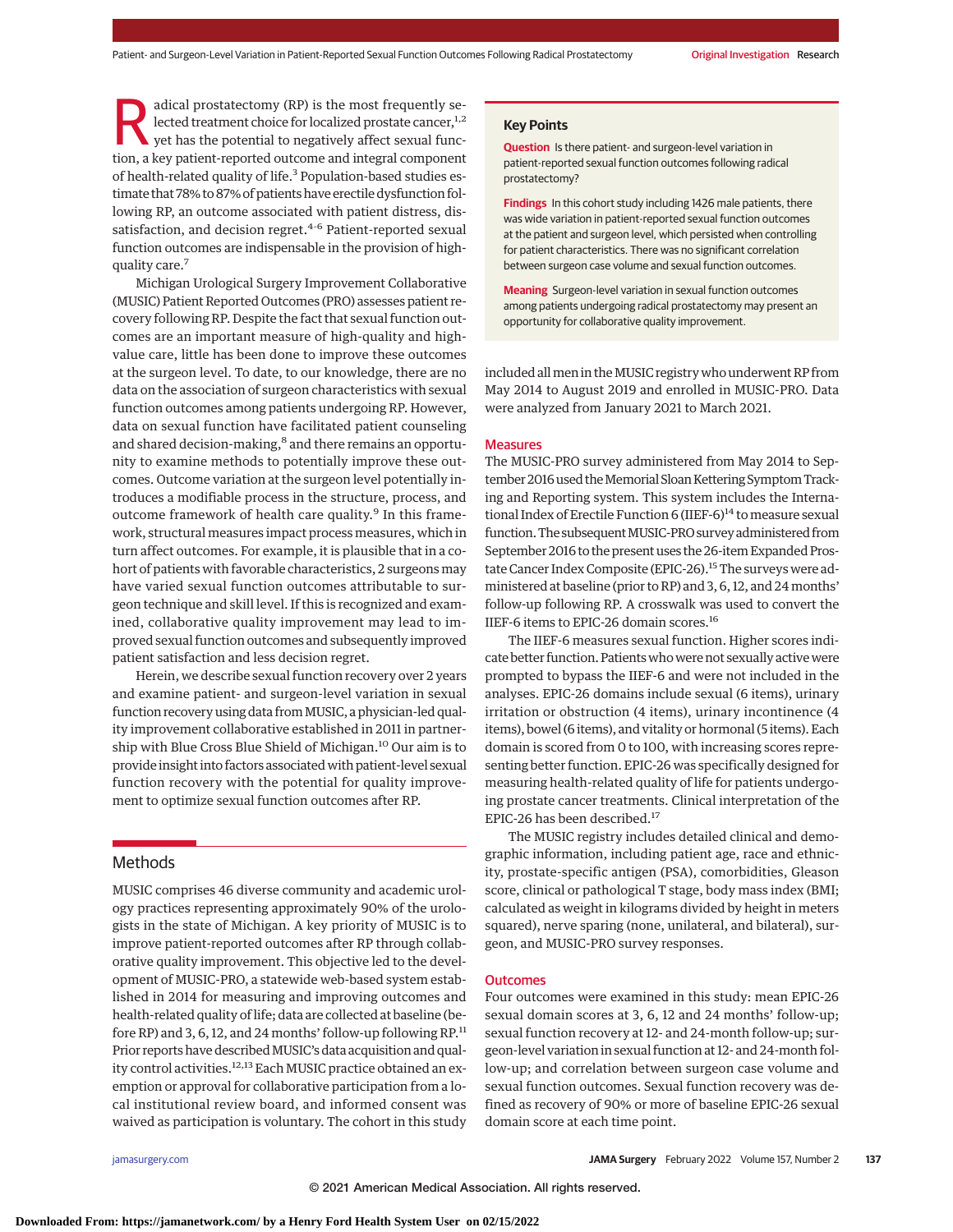#### Statistical Analyses

#### EPIC-26 Sexual Domain Scores

Mean EPIC-26 sexual domain scores at each time (baseline and 3, 6, 12, and 24 months' follow-up) were summarized and stratified by nerve-sparing status (none, unilateral, and bilateral). Among patients with both baseline and 24-month PRO data, clinical and demographic characteristics were summarized using appropriate tests. The proportion of patients achieving sexual function recovery at 12- and 24-month follow-up was compared across different patient subgroups using  $\chi^2$  test.

#### Multivariable Model

To assess independent associations between patient-level factors and sexual function recovery, a mixed-effects logistic regression model was performed. The model included patient demographic characteristics (age and race and ethnicity), clinical characteristics (BMI and diabetes status), baseline EPIC-26 urinary and sexual function score, tumor characteristics (pros-

| Characteristic<br>No. (%)<br>Age, median (IQR), y<br>64 (58-68)<br>BMI, median (IQR) <sup>a</sup><br>28 (26-32)<br>Marital status<br>Married/in relationship/dating<br>1146 (90)<br>Single/divorced/widowed<br>129 (10)<br>Raceb<br><b>Black</b><br>115(8)<br>White<br>1197 (84)<br>Otherc<br>25(2)<br>Unknown<br>89(6)<br>Gleason grade group<br>$\mathbf{1}$<br>310(22)<br>$\overline{2}$<br>648 (46)<br>3<br>252 (18)<br>$\overline{4}$<br>118(8)<br>5<br>88(6)<br>Clinical stage<br>cT1<br>1054 (74)<br>cT2/3<br>371 (26)<br>Nerve sparing<br>None<br>209 (15)<br>Unilateral<br>143 (10) | Table 1. Clinical and Demographic Characteristics of Study Sample |  |  |  |
|----------------------------------------------------------------------------------------------------------------------------------------------------------------------------------------------------------------------------------------------------------------------------------------------------------------------------------------------------------------------------------------------------------------------------------------------------------------------------------------------------------------------------------------------------------------------------------------------|-------------------------------------------------------------------|--|--|--|
|                                                                                                                                                                                                                                                                                                                                                                                                                                                                                                                                                                                              |                                                                   |  |  |  |
|                                                                                                                                                                                                                                                                                                                                                                                                                                                                                                                                                                                              |                                                                   |  |  |  |
|                                                                                                                                                                                                                                                                                                                                                                                                                                                                                                                                                                                              |                                                                   |  |  |  |
|                                                                                                                                                                                                                                                                                                                                                                                                                                                                                                                                                                                              |                                                                   |  |  |  |
|                                                                                                                                                                                                                                                                                                                                                                                                                                                                                                                                                                                              |                                                                   |  |  |  |
|                                                                                                                                                                                                                                                                                                                                                                                                                                                                                                                                                                                              |                                                                   |  |  |  |
|                                                                                                                                                                                                                                                                                                                                                                                                                                                                                                                                                                                              |                                                                   |  |  |  |
|                                                                                                                                                                                                                                                                                                                                                                                                                                                                                                                                                                                              |                                                                   |  |  |  |
|                                                                                                                                                                                                                                                                                                                                                                                                                                                                                                                                                                                              |                                                                   |  |  |  |
|                                                                                                                                                                                                                                                                                                                                                                                                                                                                                                                                                                                              |                                                                   |  |  |  |
|                                                                                                                                                                                                                                                                                                                                                                                                                                                                                                                                                                                              |                                                                   |  |  |  |
|                                                                                                                                                                                                                                                                                                                                                                                                                                                                                                                                                                                              |                                                                   |  |  |  |
|                                                                                                                                                                                                                                                                                                                                                                                                                                                                                                                                                                                              |                                                                   |  |  |  |
|                                                                                                                                                                                                                                                                                                                                                                                                                                                                                                                                                                                              |                                                                   |  |  |  |
|                                                                                                                                                                                                                                                                                                                                                                                                                                                                                                                                                                                              |                                                                   |  |  |  |
|                                                                                                                                                                                                                                                                                                                                                                                                                                                                                                                                                                                              |                                                                   |  |  |  |
|                                                                                                                                                                                                                                                                                                                                                                                                                                                                                                                                                                                              |                                                                   |  |  |  |
|                                                                                                                                                                                                                                                                                                                                                                                                                                                                                                                                                                                              |                                                                   |  |  |  |
|                                                                                                                                                                                                                                                                                                                                                                                                                                                                                                                                                                                              |                                                                   |  |  |  |
|                                                                                                                                                                                                                                                                                                                                                                                                                                                                                                                                                                                              |                                                                   |  |  |  |
|                                                                                                                                                                                                                                                                                                                                                                                                                                                                                                                                                                                              |                                                                   |  |  |  |
|                                                                                                                                                                                                                                                                                                                                                                                                                                                                                                                                                                                              |                                                                   |  |  |  |
|                                                                                                                                                                                                                                                                                                                                                                                                                                                                                                                                                                                              |                                                                   |  |  |  |
| <b>Bilateral</b><br>1074 (75)                                                                                                                                                                                                                                                                                                                                                                                                                                                                                                                                                                |                                                                   |  |  |  |
| Radical prostatectomy type                                                                                                                                                                                                                                                                                                                                                                                                                                                                                                                                                                   |                                                                   |  |  |  |
| Laparoscopic/robotic<br>1370 (96)                                                                                                                                                                                                                                                                                                                                                                                                                                                                                                                                                            |                                                                   |  |  |  |
| 56(4)<br>Open                                                                                                                                                                                                                                                                                                                                                                                                                                                                                                                                                                                |                                                                   |  |  |  |

Abbreviation: BMI, body mass index.

a Calculated as weight in kilograms divided by height in meters squared.

**b** Race and ethnicity data were collected by self-report.

<sup>c</sup> Other race designation includes American Indian, Asian, and Native Hawaiian/Pacific Islander, combined owing to low overall numbers.

tate-specific antigen, Gleason score, and clinical T stage), and nerve-sparing status at RP as predictors. All predictors were selected prior to analysis, and the model included random intercepts for surgeons to account for within-surgeon associations. Adjusted odds ratios and 95% CIs were reported for each predictor.

#### Surgeon-Level Analysis

Surgeon-level variation in EPIC-26 sexual domain score and sexual function recovery was assessed. To reduce betweensurgeon variability as a result of patient case mix, only men who underwent bilateral nerve-sparing RP and had a baseline EPIC-26 sexual domain score of 73 or higher were included for this analysis, with the cutoff selected a priori based on published definitions of potency.<sup>16</sup> In addition, only surgeons with at least 10 patients meeting the aforementioned criteria at 12- or 24-month follow-up were included for comparison. Caterpillar plots were used to demonstrate surgeon-level variation on postsurgical EPIC-26 scores and sexual recovery. To examine the correlation between surgeon case volume and sexual function outcomes, Pearson and Spearman correlation coefficients were calculated for mean EPIC-26 sexual function score and proportion of patients achieving sexual function recovery, respectively. All statistical analyses were performed using SAS version 9.4 (SAS Institute). Two-tailed *P* values were considered statistically significant at *P* < .05.

#### Results

#### Sample Description

A total of 1426 male patients with baseline and 24-month EPIC-26 sexual domain scores were included in the current analysis (Table 1). The median (IQR) age was 64 (58-68) years. Regarding race and ethnicity, 115 patients (8%) were Black; 1197 (84%) were White; 25 (2%) were of another race or ethnicity, including Asian, Native American, or Hawaiian/Pacific Islander, combined owing to low numbers; and there were 89 patients (6%) for whom race and ethnicity were unknown. The median (IQR) BMI was 28 (26-32), and most (1146 [90%]) were married, in a relationship, or dating. Of 1416 patients with Gleason grade group score data, 958 (68%) had Gleason grade group 1 or 2 prostate cancer. Most patients (1074) underwent bilateral nerve-sparing RP (75%).

#### EPIC-26 Sexual Domain Scores

Table 2 shows mean EPIC-26 sexual domain scores by nerve-sparing type. The mean (SD) EPIC-26 sexual domain score at baseline was 48 (31) for those who underwent no nerve sparing, 62 (28) for those who underwent unilateral nerve sparing, and 63 (29) for those who underwent bilateral nerve sparing (*P* < .001). At 3-month follow-up, mean (SD) EPIC-26 sexual domain score was 17 (16) for those who underwent no nerve sparing, 22 (19) for those who underwent unilateral nerve sparing, and 27 (24) for those who underwent bilateral nerve sparing (*P* < .001). At 24-month follow-up, the mean (SD) EPIC-26 sexual domain score was 23 (23) for those who underwent no nerve sparing, 30 (25)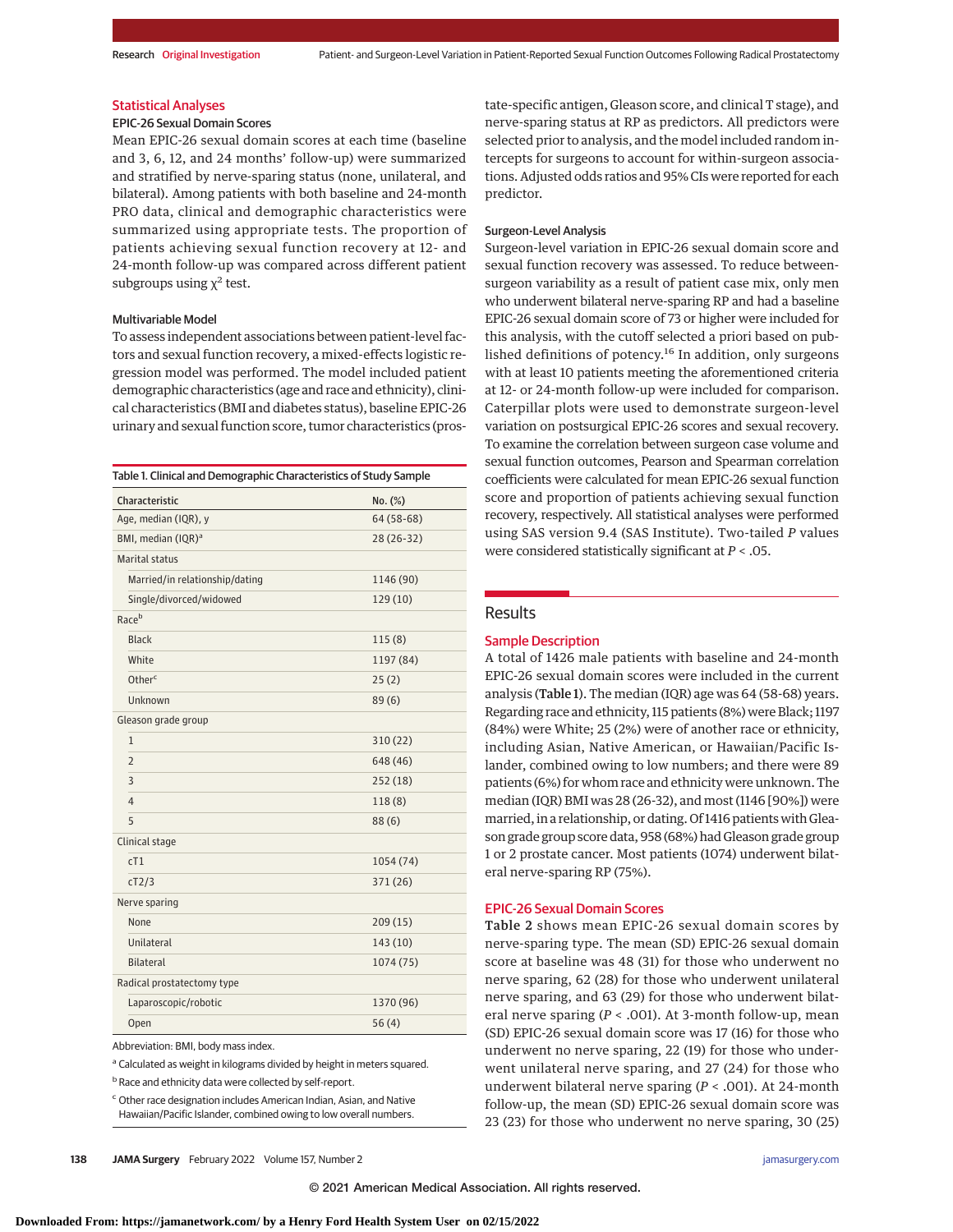|                          | Nerve sparing |                   |                  |         |
|--------------------------|---------------|-------------------|------------------|---------|
| <b>Metric</b>            | None          | <b>Unilateral</b> | <b>Bilateral</b> | P value |
| <b>Baseline</b>          |               |                   |                  |         |
| Respondents, No.         | 842           | 569               | 3300             |         |
| EPIC-26 score, mean (SD) | 48 (31)       | 62(28)            | 63(29)           | < .001  |
| 3 <sub>mo</sub>          |               |                   |                  |         |
| Respondents, No.         | 581           | 429               | 2479             |         |
| EPIC-26 score, mean (SD) | 17(16)        | 22(19)            | 27(24)           | < .001  |
| 6 mo                     |               |                   |                  |         |
| Respondents, No.         | 513           | 359               | 2107             |         |
| EPIC-26 score, mean (SD) | 17(16)        | 25(21)            | 30.2(25)         | < .001  |
| $12 \text{ mo}$          |               |                   |                  |         |
| Respondents, No.         | 448           | 297               | 1780             | < .001  |
| EPIC-26 score, mean (SD) | 21(19)        | 27.6(23)          | 35(28)           |         |
| 24 mo                    |               |                   |                  |         |
| Respondents, No.         | 209           | 143               | 1074             | < .001  |
| EPIC-26 score, mean (SD) | 23(23)        | 30.3(25)          | 39(28)           |         |

Abbreviation: EPIC-26, 26-item Expanded Prostate Cancer Index Composite.

for those who underwent unilateral nerve sparing, and 39 (28) for those who underwent bilateral nerve sparing  $(P < .001)$ .

#### Sexual Function Recovery

At 24-month follow-up, 336 of 1426 patients (24%) of patients recovered sexual function (ie, recovered 90% or more of their individual baseline EPIC-26 score). Patients who recovered sexual function had lower baseline EPIC-26 sexual domain scores (median [IQR] score: recovered, 59 [21-87]; unrecovered, 72 [44-87]; *P* < .001). Regarding Gleason grade groups, 1210 of 1416 patients (85%) who recovered 90% or more of sexual function were in in Gleason grade groups 1, 2, and 3 and 206 of 1426 (15%) were in Gleason grade groups 4 and 5.

Table 3 shows the multivariable model for sexual function recovery. BMI, age, Gleason score, and baseline EPIC-26 sexual domain score were associated with sexual function recovery. Patients with gross obesity (BMI 35 or greater) had less recovery than patients with normal weight (BMI less than 25; odds ratio, 0.55; 95% CI, 0.33-0.93); lower odds of recovery were also observed in older patients (odds ratio, 0.77; 95% CI, 0.69-0.85), patients with better baseline sexual function (odds ratio 0.82; 95% CI, 0.78-0.87), and those with Gleason grade group 5 (odds ratio, 0.49; 95% CI, 0.24-1.00).

Regarding margin status, 379 of 1426 patients (27%) in the 24-month cohort had positive margins. Of these, 87 (23%) recovered sexual function at 24-month follow-up. Of 1047 patients with negative margins, 249 (24%) recovered sexual function. Of 1074 patients who underwent bilateral nerve sparing, 264 (25%) had positive margins. Of 143 patients who underwent unilateral or no nerve sparing, 36 (25%) and 79 (38%), respectively, had positive margins.

#### Surgeon-Level Analyses

At 12-month follow-up, 18 surgeons and 649 patients met inclusion criteria for the surgeon-level analyses. At 24-month follow-up, 12 surgeons and 408 patients met criteria. The eTable in the [Supplement](https://jamanetwork.com/journals/jama/fullarticle/10.1001/jamasurg.2021.6215?utm_campaign=articlePDF%26utm_medium=articlePDFlink%26utm_source=articlePDF%26utm_content=jamasurg.2021.6215) includes characteristics of these patients. Figure 1 illustrates wide surgeon-level variation in mean EPIC-26 sexual domain scores at 12- and 24-month follow-up. Figure 2 illustrates surgeon-level variation in sexual function recovery at 12- and 24-month follow-up for the select cohort of patients with favorable baseline characteristics.

For EPIC-26 sexual domain, mean (SD) scores ranged from 23 (4) to 69 (8) (*P* < .001) at 12-month follow-up across 18 surgeons and from 27 (3) to 64 (7) (*P* < .001) at 24-month follow-up across 12 surgeons. The proportion of patients achieving sexual function recovery ranged from 0 to 10 (0%) to 4 of 10 (40%) (median [IQR], 20.1 [6.3-26.7]) at 12 months follow-up across 18 surgeons and from 1 of 37 (3%) to 7 of 16 (44%) (median [IQR], 27.1 [15.3-36.6]) at 24-month follow-up across 12 surgeons. Among the 18 surgeons included in the analysis, median (IQR; range) RP volume was 42 (30-73; 15-133) cases per year. Among the 12 surgeons included for the 24-month analysis, median (IQR; range) annual RP volume was 38 (31-55; 22-133) cases. At the surgeon level, the Pearson correlation coefficient between case volume and mean EPIC-26 sexual domain score was 0.05 (95% CI, −0.45 to 0.48) at 12-month follow-up and 0.08 (95% CI, −0.52 to 0.62) at 24-month follow-up. The Spearman correlation coefficient between case volume and the proportion of patients achieving sexual function recovery was 0.02 (95% CI, −0.45 to 0.48) at 12-month follow-up and −0.16 (95% CI, −0.67 to 0.46) at 24-month follow-up.

For the 12- and 24-month cohorts, 90% of surgeons in the 12-month analyses had been in practice for more than 10 years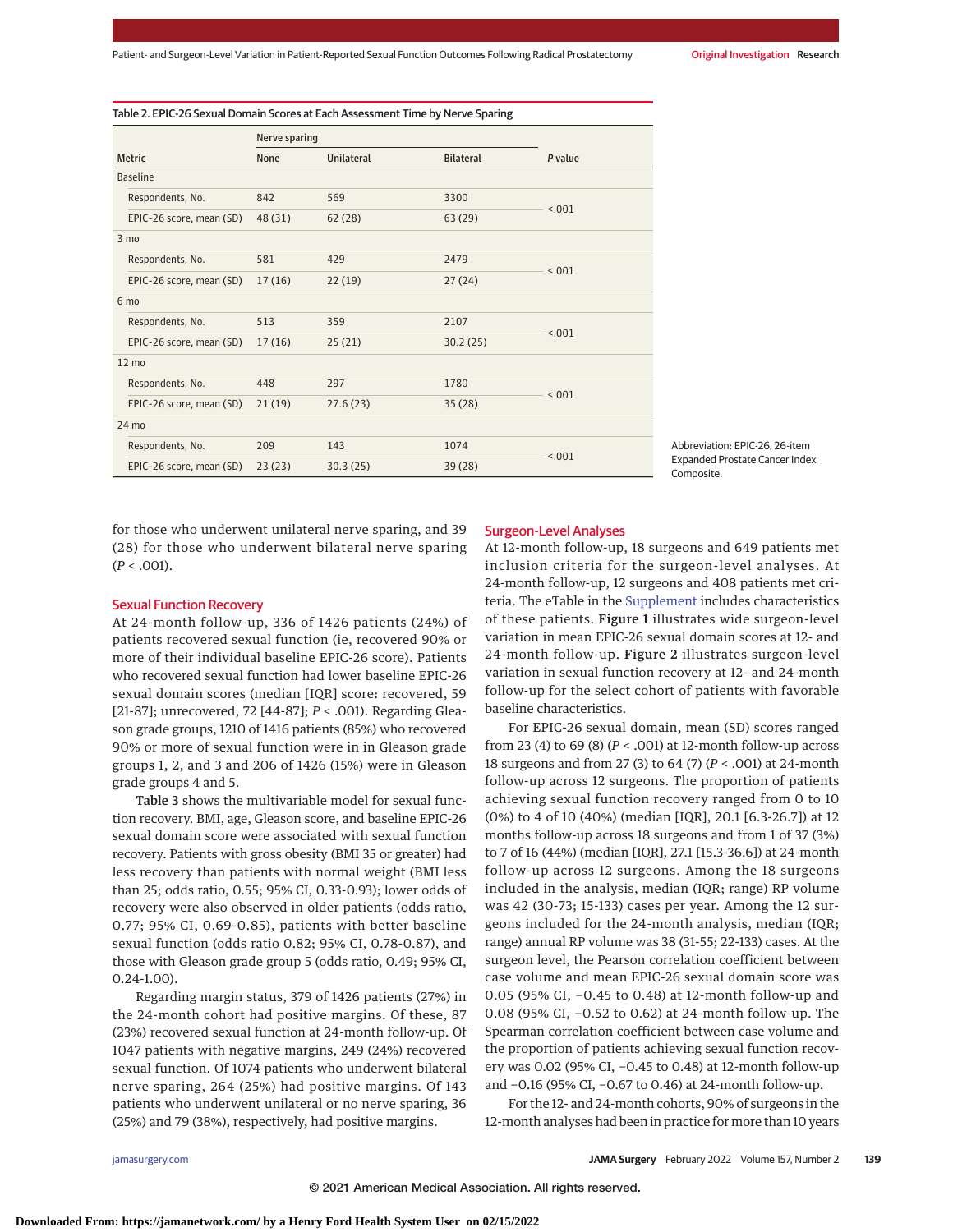| Variable                              | OR (95% CI)           |  |
|---------------------------------------|-----------------------|--|
| BMI <sup>a</sup>                      |                       |  |
| < 25                                  | 1 [Reference]         |  |
| $25 - 30$                             | $0.94(0.65 - 1.36)$   |  |
| $30 - 35$                             | $0.84(0.56 - 1.28)$   |  |
| >35                                   | $0.55(0.33-0.93)^b$   |  |
| Racec                                 |                       |  |
| White                                 | 1 [Reference]         |  |
| <b>Black</b>                          | $0.92(0.56 - 1.51)$   |  |
| Other <sup>d</sup>                    | $0.92(0.34 - 2.50)$   |  |
| Unknown                               | $0.83(0.45 - 1.50)$   |  |
| No diabetes                           | 1.43 (0.90-2.27)      |  |
| Gleason grade group                   |                       |  |
| 1                                     | 1 [Reference]         |  |
| $\overline{2}$                        | $1.27(0.90-1.77)$     |  |
| 3                                     | $0.85(0.55 - 1.31)$   |  |
| $\overline{4}$                        | $0.72(0.40-1.31)$     |  |
| 5                                     | $0.49(0.24-1.00)$     |  |
| Clinical stage                        |                       |  |
| cT1 disease                           | 1 [Reference]         |  |
| cT2/3 disease                         | $1.08(0.79-1.49)$     |  |
| Nerve sparing                         |                       |  |
| None                                  | 1 [Reference]         |  |
| <b>Bilateral</b>                      | 1.29 (0.84-2.00)      |  |
| Unilateral                            | $0.70(0.38-1.29)$     |  |
| Age (per 5 y)                         | $0.77(0.69-0.85)^{b}$ |  |
| <b>PSA</b>                            | $0.85(0.70-1.03)$     |  |
| Baseline EPIC-26 (per 10-point units) |                       |  |
| Sexual domain score                   | $0.82(0.78-0.87)^b$   |  |
| Urinary domain score                  | $0.92(0.83 - 1.02)$   |  |
| Radical prostatectomy type            |                       |  |
| Laparoscopic/robotic                  | 1 [Reference]         |  |
| Open                                  | $0.88(0.40-1.92)$     |  |

Abbreviations: BMI, body mass index; EPIC-26, 26-item Expanded Prostate Cancer Index Composite; OR, odds ratio; PSA, prostate-specific antigen. <sup>a</sup> Calculated as weight in kilograms divided by height in meters squared.

 $b$   $P < .05$ .

<sup>c</sup> Race and ethnicity data were collected by self-report.

d Other race designation includes American Indian, Asian, and Native Hawaiian/Pacific Islander, combined given low overall numbers.

and 72% were fellowship trained. For the surgeons included in the 24-month analysis, 90% had been in practice for more than 10 years, and 75% were fellowship trained. Percentages are given in lieu of raw numbers to protect the privacy of the surgeons.

### **Discussion**

In this study, we reported patient- and surgeon-level variation of EPIC-26 sexual domain scores and sexual function recovery.We found that, at the patient-level, sexual function was recoverable. At 24-month follow-up, approximately 25% of patients recovered 90% or more of sexual function. We also found that that surgeon characteristics were associated with sexual function outcomes, a factor that may be associated with surgeon skill. Surgeon-level analyses in a select cohort with favorable characteristics demonstrated significant variation across MUSIC surgeons at 12- and 24-month follow-up in both mean EPIC-26 sexual domain scores and proportion of patients who recovered sexual function. No significant correlation was observed between surgeon case volume and sexual function outcomes. As skill is a modifiable factor, improving surgical skill may lead to better sexual function outcomes and, in turn, decrease decision regret and improve patient satisfaction. These findings suggest that collaborative quality improvement may be needed to effect change in sexual function outcomes.

Prior studies have demonstrated similar trends in patientreported sexual function outcomes following RP.<sup>4,5,18</sup>The Prostate Cancer Outcomes Study 3<sup>4</sup> demonstrated that 79% of patients who underwent RP had erectile dysfunction at 2-year follow-up and 56% were bothered by sexual dysfunction. Of all patient-reported outcomes following RP, erectile dysfunction was the most prevalent and bothersome.<sup>4</sup> In our study, we also found that age, BMI, baseline sexual function, and Gleason grade group were predictive of sexual function recovery. The finding of age, BMI, and Gleason grade group as predictive of recovery is consistent with the literature.<sup>19-21</sup> Our finding that patients with higher baseline sexual function had less recovery of sexual function may be because a patient with a high baseline EPIC-26 score has to recover more function to reach a level within 10% of that baseline value; conversely, patients with lower baseline sexual function do not have as far to go. Regardless of sexual function recovery at the patient level, the association with surgeon-level characteristics presents an opportunity for improvement. Given the success of improving care and outcomes within the collaborative process of MUSIC, a collaborative quality improvement process could be considered in this context.

To our knowledge, this is the first study to methodically examine surgeon variation in patient-reported sexual function outcomes following RP. In this study, we build on a prior report of variation in patient-reported urinary outcomes in MUSIC.<sup>22</sup> This variation was not associated with volume and was present even in a cohort of patients with favorable characteristics and good baseline function who underwent bilateral nerve sparing. The stratification of patients into a cohort with favorable characteristics (bilateral nerve sparing and a baseline EPIC-26 score of 73 or higher) in this study allowed for an in-depth examination of outcomes associated with individual surgeons. Surgeon-level outcomes are a potential avenue for collaborative quality improvement. The use of EPIC-26 allowed for examination of not only erectile dysfunction but also other sexual functions, including erectile frequency, erectile and sexual ability, climax, and bother. Our finding that sexual function outcomes by surgeon were not directly proportional to case volume was an original finding, not described or investigated in the literature, to our knowledge. Case volume and outcome associations explored in the literature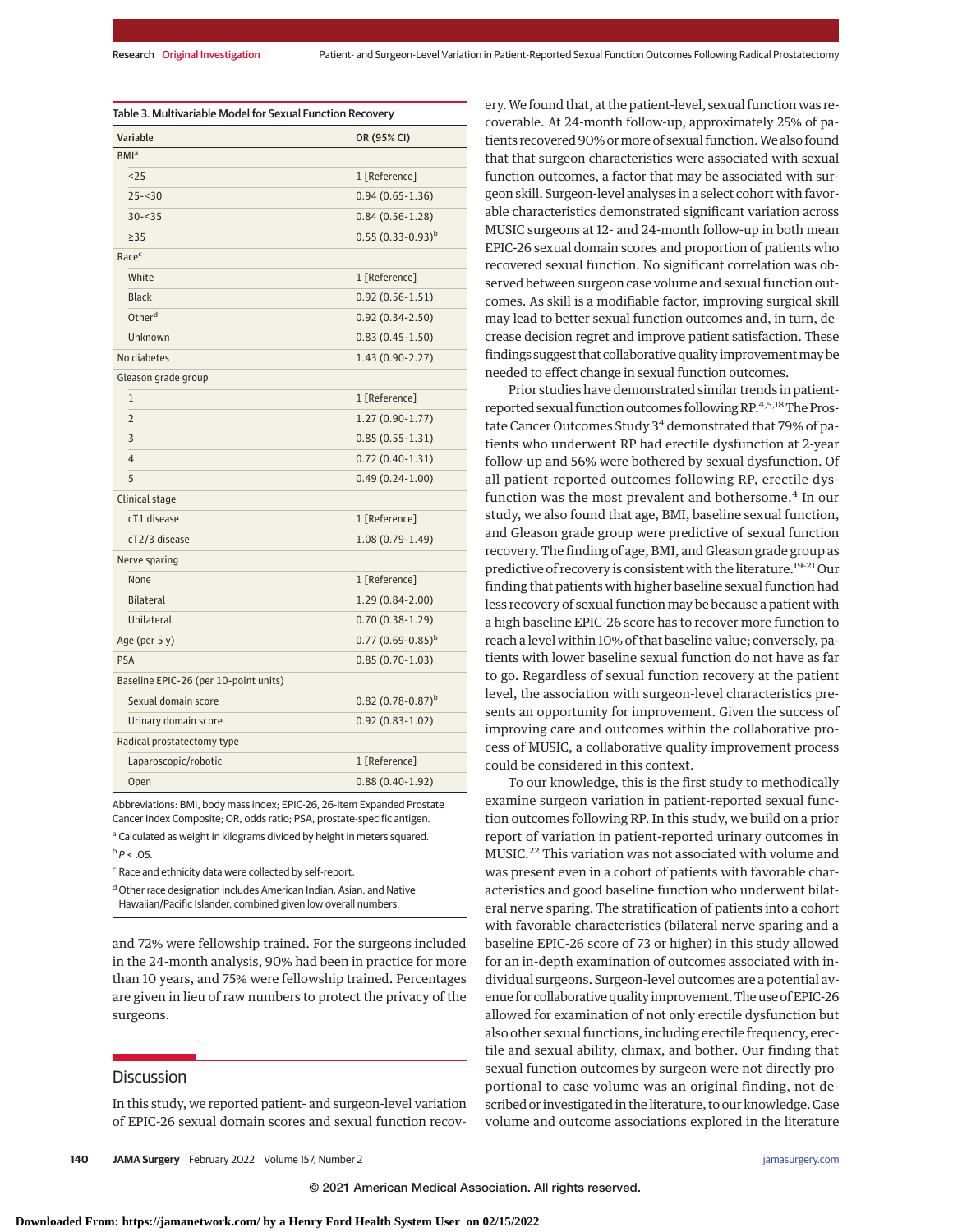







EPIC-26 sexual domain score was summarized among patients with good baseline function (defined as a baseline score of 73 or higher) who underwent bilateral nerve sparing. All surgeons had at least 10 patients with patient-reported outcomes data at respective times (12 or 24 months). Error bars indicate 95% CIs. P values are based on a multivariable mixed-effects regression model controlling for patient characteristics.

have primarily focused on perioperative outcomes, such as length of stay, readmission rate, treatment effects, and cancer control, not on sexual function outcomes.<sup>23,24</sup> Traditionally, the highest-volume surgeons serve as the source of instruction and refinement within the literature, meetings, and social media platforms. Whether volume alone correlates with higher quality and superior outcomes is a complex, debated issue, as some low-volume surgeons with experience also have superior outcomes.25 This study indicated that for sexual function outcomes, case volume did not correlate with sexual function outcomes (ie, the highest-volume surgeons did not have the best sexual function outcomes). The surgeon-level factors that impact functional outcomes are likely multifactorial, encompassing experience, technique, and approach, among others.

There is an opportunity for a paradigm shift in PROs, which may enhance care quality and value. A shift from solely re-

porting to reporting for improvement is essential and may be transformative.<sup>26</sup> The wide use and adaptation of robotics for prostatectomy has many benefits; one major benefit that may be transformative for quality improvement is video recording and review. Video review can allow for peer review and peer rating, which can establish a baseline and serve as a benchmark from which to improve. Peer rating of operative skill has been demonstrated as an effective method to measure proficiency.<sup>22,27</sup> Given technical variations in robotic assisted prostatectomy, this may be a starting point to correlate technique and outcomes.<sup>28,29</sup> Nerve sparing, for example, which is closely associated with erectile function, is done using several variations in technique and energy use (eg, cold incision, pinpoint cautery, Weck clips, and bipolar).<sup>28</sup> In addition, there are several methods of nerve sparing (eg, interfascial, intrafascial, extrafascial, and retrograde release).<sup>30,31</sup> It is unclear which approach may lead to the best outcomes. Once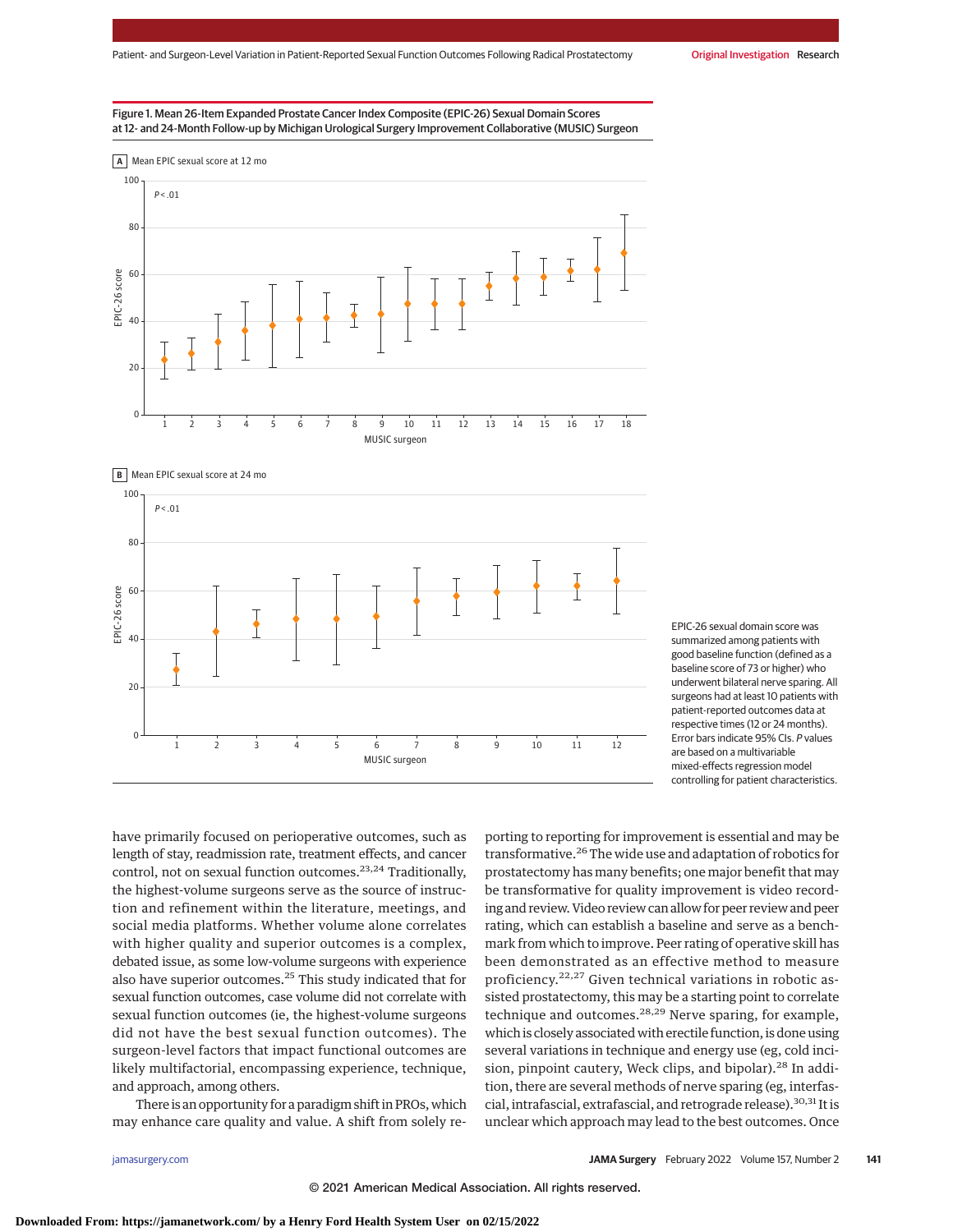Figure 2. Proportion of Patients Achieving Sexual Function Recovery at 12- and 24-Month Follow-up by Michigan Urological Surgery Improvement Collaborative (MUSIC) Surgeon





The 26-item Expanded Prostate Cancer Index Composite sexual domain score was summarized among patients with good baseline function (defined as a baseline score of 73 or higher) who underwent bilateral nerve sparing. All surgeons had at least 10 patients with patient-reported outcomes data at respective time points (12 or 24 months). Error bars indicate 95% CIs. P values are based on multivariable mixed-effects regression model controlling for patient characteristics.

technique and outcome relationships are clarified, this can facilitate coaching for surgeons to improve patient-reported outcomes.<sup>32</sup> Moreover, video review and coaching may be a critical step in identifying and establishing best practices.

#### Limitations

This study has limitations. First, we only evaluated practices in the state of Michigan; however, the practices have diverse patient composition, practice size, and surgeons, including both high- and low-volume surgeons. Second, we did not report specific data on surgeon experience, such as training and years of experience. Despite this, we did limit our surgeon-level analysis to a case volume of 10 or more per year in a cohort of patients with favorable characteristics who underwent bilateral nerve-sparing RP and had baseline EPIC-26 scores of 73 or higher. Third, our case volume–outcome analysis did not include all surgeons and was limited to surgeons with a case volume of 10 or more per year. This was done because inclusion of lowervolume surgeons would potentially bias or attenuate the results. This threshold was established to create a reliable measure of the case volume–outcome association. Fourth, we did not include erectile aid use in this study. While this data point is collected in MUSIC, a high level of missingness for this variable limits its utility. However, we did observe that the rate of erectile aid use across surgeons was unsubstantial and do not expect that exclusion of erectile aid use in this analysis impacted our findings in a meaningful way.

These limitations notwithstanding, our findings have implications for patients, surgeons, and policy makers. By understanding factors associated with sexual recovery, patients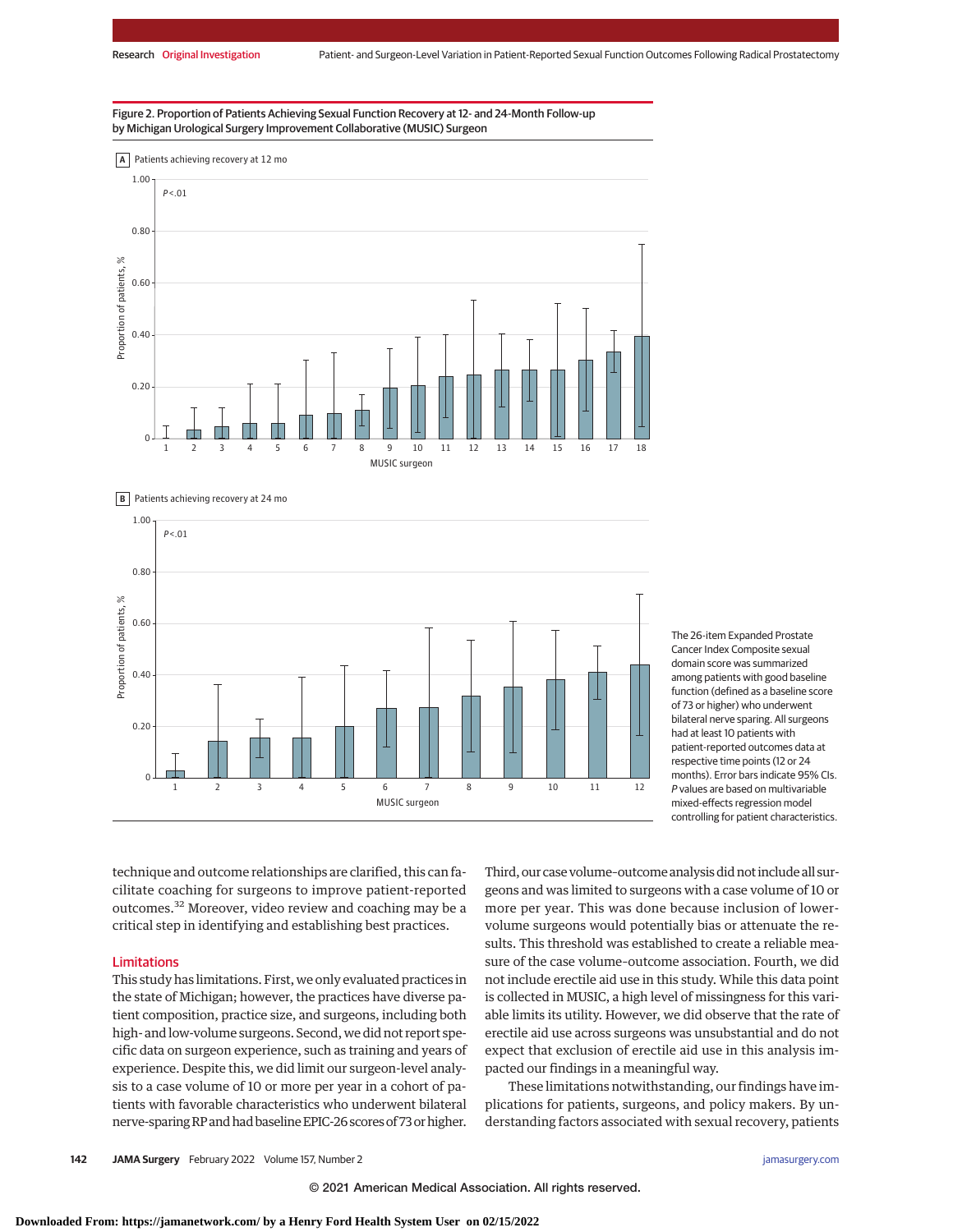can optimize BMI, which may improve their chances for a satisfying sexual recovery and engage them in the recovery process. These data may also give patients more realistic expectations for recovery and encompass not only the physiologic return of erections but also the psychologic aspect of intimacy. Our findings are important for surgeons; collaborative quality improvement using video review and coaching is crucial to ensure the best techniques are undertaken to achieve optimal outcomes for patients undergoing nerve-sparing RP. For policy makers and hospital leaders interested in valuebased payment reform and quality, this study demonstrates that collecting standardized PROs, which has previously been described as a limitation to incorporating PROs into valuebased payment initiatives,<sup>33</sup> can be feasible on a large scale for evaluation of health care delivery and quality.

#### **Conclusions**

Of all patient-reported outcomes for RP, sexual function outcomes are among the most reported and the most detrimental to quality of life. Our study found wide variation in sexual function recovery associated with both patient- and surgeonlevel characteristics. Surgeons have an opportunity to potentially improve outcomes through collaborative quality improvement. Counterintuitive and challenging to traditional teaching, this study found no significant correlation between surgeon volume and sexual function outcomes. In the quest for a cure, we should not neglect patient-reported outcomes (eg, sexual function) that patients care very deeply about and that directly impact quality of life.

#### ARTICLE INFORMATION

**Accepted for Publication:** September 26, 2021.

**Published Online:** December 1, 2021. doi[:10.1001/jamasurg.2021.6215](https://jamanetwork.com/journals/jama/fullarticle/10.1001/jamasurg.2021.6215?utm_campaign=articlePDF%26utm_medium=articlePDFlink%26utm_source=articlePDF%26utm_content=jamasurg.2021.6215)

**Correction:** This article was corrected on January 5, 2022, to fix a typographical error in the title.

**Author Contributions:** Dr Agochukwu-Mmonu and Mr Qi had full access to all the data in the study and take responsibility for the integrity of the data and the accuracy of the data analysis. Study concept and design: Agochukwu-Mmonu, Montie, Wittmann, Miller, Kim, Peabody. Acquisition, analysis, or interpretation of data: Agochukwu-Mmonu, Qi, Dunn, Montie, Miller, Martin, Kim, Johnston, Peabody. Drafting of the manuscript: Agochukwu-Mmonu, Montie, Wittmann, Miller, Johnston. Critical revision of the manuscript for important intellectual content: All authors. Statistical analysis: Agochukwu-Mmonu, Qi, Dunn. Administrative, technical, or material support:

Agochukwu-Mmonu, Montie, Miller, Martin, Kim, Johnston. Study supervision: Montie, Wittmann, Miller,

Peabody.

**Conflict of Interest Disclosures:** Mr Qi reports salary support from Blue Cross Blue Shield of Michigan during the conduct of the study. Dr Wittmann reports serving as Associate Editor of the Journal of Sexual Medicine without compensation. Ms Martin reports support from Blue Cross Blue Shield of Michigan during the conduct of the study. No other disclosures were reported.

**Funding/Support:** The Michigan Urological Surgery Improvement Collaborative is supported by Blue Cross Blue Shield of Michigan as part of the Blue Cross and Blue Shield of Michigan Value Partnerships program. This project was also funded with support by the National Institutes of Health (grant DK111011 to Agochukwu-Mmonu).

**Role of the Funder/Sponsor:** The funders had no role in the design and conduct of the study; collection, management, analysis, and interpretation of the data; preparation, review, or approval of the manuscript; and decision to submit the manuscript for publication.

**Disclaimer:** The opinions, beliefs, and viewpoints expressed herein do not necessarily reflect those of Blue Cross Blue Shield of Michigan or any of its employees.

**Additional Contributions:** We acknowledge the support of the Michigan Urological Surgery Improvement Collaborative coordinating center staff and recognize the physicians and staff throughout the Michigan Urological Surgery Improvement Collaborative for their work to improve prostate cancer care throughout the state of Michigan.

#### **REFERENCES**

**1**. Mahal BA, Butler S, Franco I, et al. Use of active surveillance or watchful waiting for low-risk prostate cancer and management trends across risk groups in the United States, 2010-2015.JAMA. 2019;321(7):704-706. doi[:10.1001/jama.2018.19941](https://jamanetwork.com/journals/jama/fullarticle/10.1001/jama.2018.19941?utm_campaign=articlePDF%26utm_medium=articlePDFlink%26utm_source=articlePDF%26utm_content=jamasurg.2021.6215)

**2**. Kaps B, Leapman M, An Y. Trends in prostatectomy utilization: increasing upfront prostatectomy and postprostatectomy radiotherapy for high-risk prostate cancer. Cancer Med. 2020;9(23):8754-8764. doi[:10.1002/](https://dx.doi.org/10.1002/cam4.3482) [cam4.3482](https://dx.doi.org/10.1002/cam4.3482)

**3**. Hoffman RM, Hunt WC, Gilliland FD, Stephenson RA, Potosky AL. Patient satisfaction with treatment decisions for clinically localized prostate carcinoma. results from the Prostate Cancer Outcomes Study. Cancer. 2003;97(7):1653-1662. doi[:10.1002/](https://dx.doi.org/10.1002/cncr.11233) [cncr.11233](https://dx.doi.org/10.1002/cncr.11233)

**4**. Resnick MJ, Koyama T, Fan KH, et al. Long-term functional outcomes after treatment for localized prostate cancer. N Engl J Med. 2013;368(5):436-445. doi[:10.1056/NEJMoa1209978](https://dx.doi.org/10.1056/NEJMoa1209978)

**5**. Fode M, Frey A, Jakobsen H, Sønksen J. Erectile function after radical prostatectomy: do patients return to baseline? Scand J Urol. 2016;50(3):160-163. doi[:10.3109/21681805.2015.1102964](https://dx.doi.org/10.3109/21681805.2015.1102964)

**6**. Lindsay J, Uribe S, Moschonas D, et al. Patient satisfaction and regret after robot-assisted radical prostatectomy: a decision regret analysis. Urology. 2021;149:122-128. doi[:10.1016/j.urology.2020.12.015](https://dx.doi.org/10.1016/j.urology.2020.12.015)

**7**. Black N. Patient reported outcome measures could help transform healthcare. BMJ. 2013;346:f167. doi[:10.1136/bmj.f167](https://dx.doi.org/10.1136/bmj.f167)

**8**. Martin C, Haaland B, Tward AE, et al. Describing the spectrum of patient reported outcomes after radical prostatectomy: providing information to improve patient counseling and shared decision

making.J Urol. 2019;201(4):751-758. doi[:10.1016/](https://dx.doi.org/10.1016/j.juro.2018.10.014) [j.juro.2018.10.014](https://dx.doi.org/10.1016/j.juro.2018.10.014)

**9**. Donabedian A. The quality of care. how can it be assessed? JAMA. 1988;260(12):1743-1748. doi[:10.](https://jamanetwork.com/journals/jama/fullarticle/10.1001/jama.1988.03410120089033?utm_campaign=articlePDF%26utm_medium=articlePDFlink%26utm_source=articlePDF%26utm_content=jamasurg.2021.6215) [1001/jama.1988.03410120089033](https://jamanetwork.com/journals/jama/fullarticle/10.1001/jama.1988.03410120089033?utm_campaign=articlePDF%26utm_medium=articlePDFlink%26utm_source=articlePDF%26utm_content=jamasurg.2021.6215)

**10**. Miller DC, Murtagh DS, Suh RS, Knapp PM, Dunn RL, Montie JE. Establishment of a urological surgery quality collaborative. J Urol. 2010;184(6): 2485-2490. doi[:10.1016/j.juro.2010.08.015](https://dx.doi.org/10.1016/j.juro.2010.08.015)

**11**. Lucas SM, Kim T-K, Ghani KR, et al; Michigan Urological Surgery Improvement Collaborative. Establishment of a web-based system for collection of patient-reported outcomes after radical prostatectomy in a statewide quality improvement collaborative. Urology. 2017;107:96-102. doi[:10.](https://dx.doi.org/10.1016/j.urology.2017.04.058) [1016/j.urology.2017.04.058](https://dx.doi.org/10.1016/j.urology.2017.04.058)

**12**. Womble PR, Montie JE, Ye Z, Linsell SM, Lane BR, Miller DC; Michigan Urological Surgery Improvement Collaborative. Contemporary use of initial active surveillance among men in Michigan with low-risk prostate cancer. Eur Urol. 2015;67(1): 44-50. doi[:10.1016/j.eururo.2014.08.024](https://dx.doi.org/10.1016/j.eururo.2014.08.024)

**13**. Womble PR, Linsell SM, Gao Y, et al; Michigan Urological Surgery Improvement Collaborative. A statewide intervention to reduce hospitalizations after prostate biopsy.J Urol. 2015;194(2):403-409. doi[:10.1016/j.juro.2015.03.126](https://dx.doi.org/10.1016/j.juro.2015.03.126)

**14**. Rosen RC, Cappelleri JC, Smith MD, Lipsky J, Peña BM. Development and evaluation of an abridged, 5-item version of the International Index of Erectile Function (IIEF-5) as a diagnostic tool for erectile dysfunction. Int J Impot Res. 1999;11(6): 319-326. doi[:10.1038/sj.ijir.3900472](https://dx.doi.org/10.1038/sj.ijir.3900472)

**15**. Szymanski KM, Wei JT, Dunn RL, Sanda MG. Development and validation of an abbreviated version of the Expanded Prostate Cancer Index composite instrument for measuring health-related quality of life among prostate cancer survivors. Urology. 2010;76(5):1245-1250. doi[:10.1016/](https://dx.doi.org/10.1016/j.urology.2010.01.027) [j.urology.2010.01.027](https://dx.doi.org/10.1016/j.urology.2010.01.027)

**16**. Singh K, Tin AL, Dunn RL, Kim T, Vickers AJ. Development and validation of crosswalks for patient-reported sexual and urinary outcomes between commonly used instruments. Eur Urol. 2019;75(5):723-730. doi[:10.1016/](https://dx.doi.org/10.1016/j.eururo.2018.12.002) [j.eururo.2018.12.002](https://dx.doi.org/10.1016/j.eururo.2018.12.002)

**17**. Skolarus TA, Dunn RL, Sanda MG, et al; PROSTQA Consortium. Minimally important difference for the Expanded Prostate Cancer Index